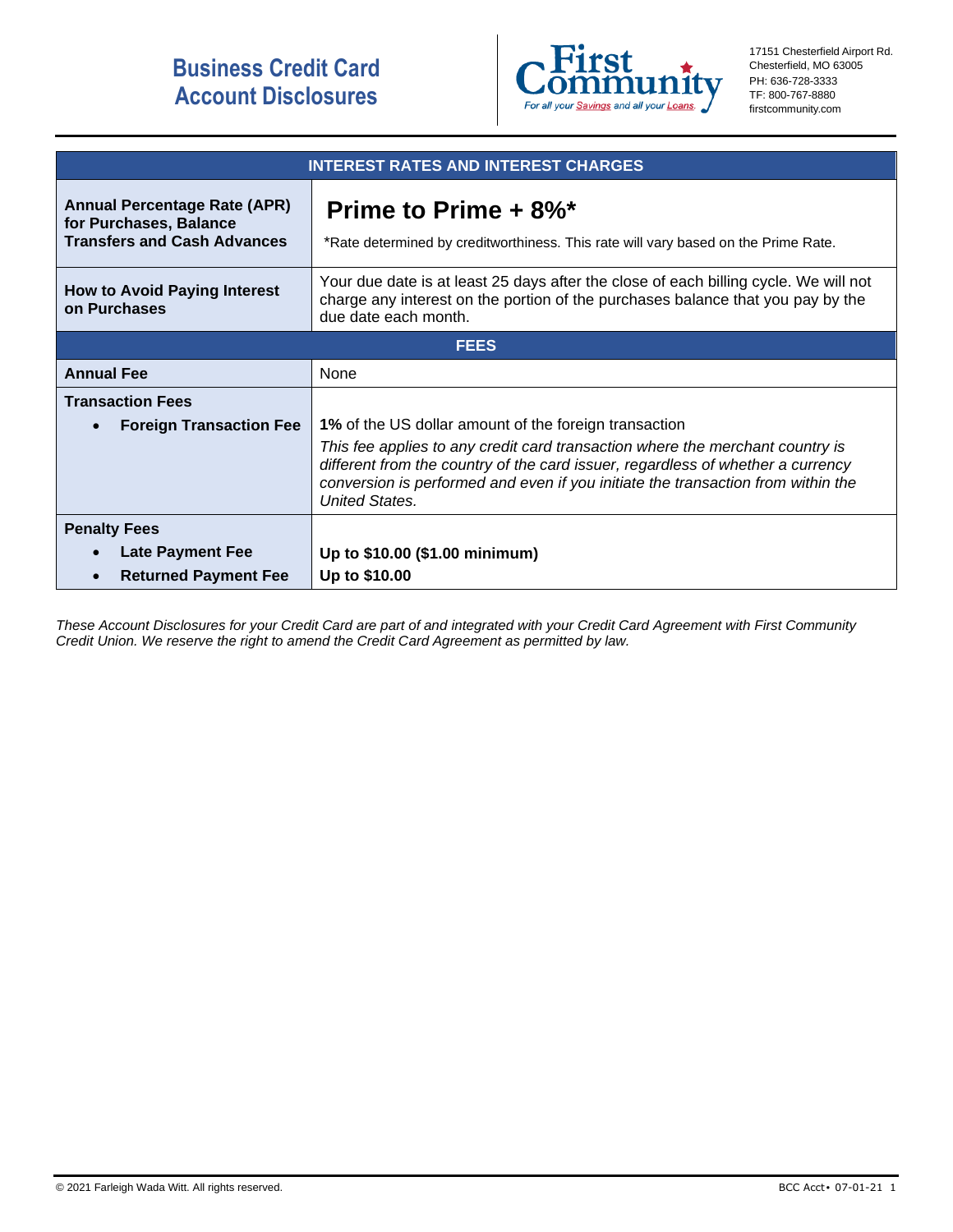# **Business Credit Card Account Agreement**

**You grant us a security interest in all your shares and deposits, present and future, and all accounts (except Individual Retirement Accounts and Keogh Accounts) with the Credit Union to secure your Account and agree, upon default, the Credit Union may apply all that is secured to pay any amounts due under this Agreement, without further notice to you.**

This Credit Card Account Agreement ("Agreement") and the Account Disclosures ("Account Disclosure") given to you when you opened your Card account ("Account") will govern your Credit Card and Account issued by First Community Credit Union ("Credit Union"). In this Agreement, the words "you," "your," "yours," "applicant," and "Borrower" mean any person who signs the application for this Account, any joint obligor, guarantor, authorized user, or the person whose name is embossed on the Card. The words "we," "us," "our," and "Credit Union" mean First Community Credit Union. The word "Card" means any one or more credit cards issued under this Account. **If you sign an application for this Account or sign or use any Card or PIN, or allow others to use the Card or PIN, you and they will have accepted this Agreement just as if you and they signed it, and you and they, jointly and severally, will be bound by the following terms and conditions which will govern this Account.**

## **1. You Promise to Pay**

You promise to pay us all amounts, plus any Interest Charges, which arise from use of the Card or Account by you or any other person, and to be jointly and severally liable with such a person, unless such other person does not have actual, implied, or apparent authority for such use, and you received no benefit from the use.

# **2. Account Access**

## **a. Purchases, Cash Advances, and Balance Transfers**

You must sign and activate the Card to use it. Once you have signed the Card, you can use it to buy or lease goods, services, or insurance wherever the Card is honored, up to the full amount of your Credit Line. You may use your Account to get cash advances from us. You may also use your Card to get a cash advance from participating financial institutions and to access your line of credit at automatic teller machines ("ATMs") within participating networks ATMs.

## **b. Convenience Checks**

If we approve, you may obtain advances under your Account by writing preprinted convenience loan checks that we supply to you. Your use of loan checks will be shown as a cash advance on your monthly statement. We may not honor your loan check if: your check is post-dated; payment of the check would exceed your Credit Line; a check is signed by person without authorized access; the amount of the check is less than the minimum required amount; your Account has been terminated or suspended, or any drafts have been reported lost or stolen. You may stop payment on a loan check if you provide us with the exact information describing the check. If you give us incorrect information, we will not be responsible for failing to stop payment. You understand there may be a charge for each stop payment order requested. Our liability for a wrongful dishonor is limited to your actual charges; however, a dishonor for the reasons stated above is not a wrongful dishonor. Only the person whose name is printed on a convenience check may sign it. All convenience checks must be written in U.S. dollars. We will not certify a convenience check. You may write these checks for any amount providing your total outstanding balance does not exceed your available Credit Line and your credit card remains in good standing. We are entitled to return it unpaid if there is not enough available credit on your Account to pay it, if you are in default under this Agreement, if your card or convenience checks have been reported lost or stolen, or if the convenience check is



17151 Chesterfield Airport Rd. Chesterfield, MO 63005 PH: 636-728-3333 TF: 800-767-8880 firstcommunity.com

post-dated. A convenience check may not be used to make a payment on your credit card account or any other loan account you have with us. The Credit Union shall have no liability for any convenience check returned in excess of your Credit Line.

## **3. Credit Line**

If we approve your application, this Agreement will constitute a revolving line of credit for an amount which will be the Credit Line under your Account. We will advise you of the amount of your Credit Line. That amount will be the maximum amount you may have outstanding at any one time. You agree not to attempt to obtain more credit than the amount of your Credit Line. However, if you temporarily exceed your Credit Line, you agree to repay the excess immediately, even if we have not yet billed you. Obtaining such credit does not increase your Credit Line. We retain the right to increase or decrease your Credit Line at any time. Any increase or reduction in the amount of your Credit Line will be shown on your monthly statement or by separate notice together with any changes in the applicable Minimum Monthly Payments. Your eligibility for this Credit Line is determined by our loan policy and may be terminated at our sole discretion, without demand or notice. You may close your Credit Line at any time by notifying us in writing and returning all Cards cut in half. If you terminate this Agreement or if we terminate or suspend your credit privileges, the provisions of this Agreement and your liability hereunder shall otherwise remain in full force and effect until you have paid us all sums due us under this Agreement and returned all Cards.

## **4. Minimum Monthly Payment**

We will mail you a statement every month if your Account has a balance. You agree that you will pay each month not less than the minimum monthly payment on or before the closing date. The minimum monthly payment will be the greater of \$10 or 2.0% of your outstanding balance shown on your statement ("New Balance"). If your outstanding balance is less than \$10, you agree to pay the balance in full. In addition to the minimum monthly payment, you agree to pay any "Overlimit Amount" and any amount past due shown on your statement each month by the due date shown on your Statement. You may pay in full for all your purchases and cash advances each month, or you may repay in monthly installments. We can accept late payments or partial payments, or checks, drafts, or money orders marked "payment in full" without prejudice to our rights under this Agreement, which are hereby explicitly reserved. A credit posting from a merchant or reversal of fees does not constitute a minimum payment. The minimum monthly payment may be allocated at the Credit Union's discretion to pay off lower rate balances, such as promotional offers, before higher rate balances, such as cash advances or purchases. Payments in excess of the minimum monthly payment will be allocated first to higher rate balances, as applicable. From time to time, we may allow you to skip your minimum monthly payment due. If you choose to skip that payment, Interest Charges will continue to accrue in accordance with this Agreement. Payments received at: P.O. Box 37035, Boone, IA 50037-0035, on or before 5:00 PM Central Time on any business day will be credited to your Account as of that date; payments received by mail at that address after 5:00 PM Central Time or on a weekend will be posted to your Account as of the next business day.

# **5. Security Interest**

By signing your application, to secure your Account, you grant us a purchase money security interest under the Missouri Uniform Commercial Code in any goods you purchase through your Account. If you default, we will have the right to recover any of these goods that have not been paid for through application of your payments in the manner described in Section 4. In addition, you grant us a security interest in all your shares and deposits, present and future, and all accounts (except Individual Retirement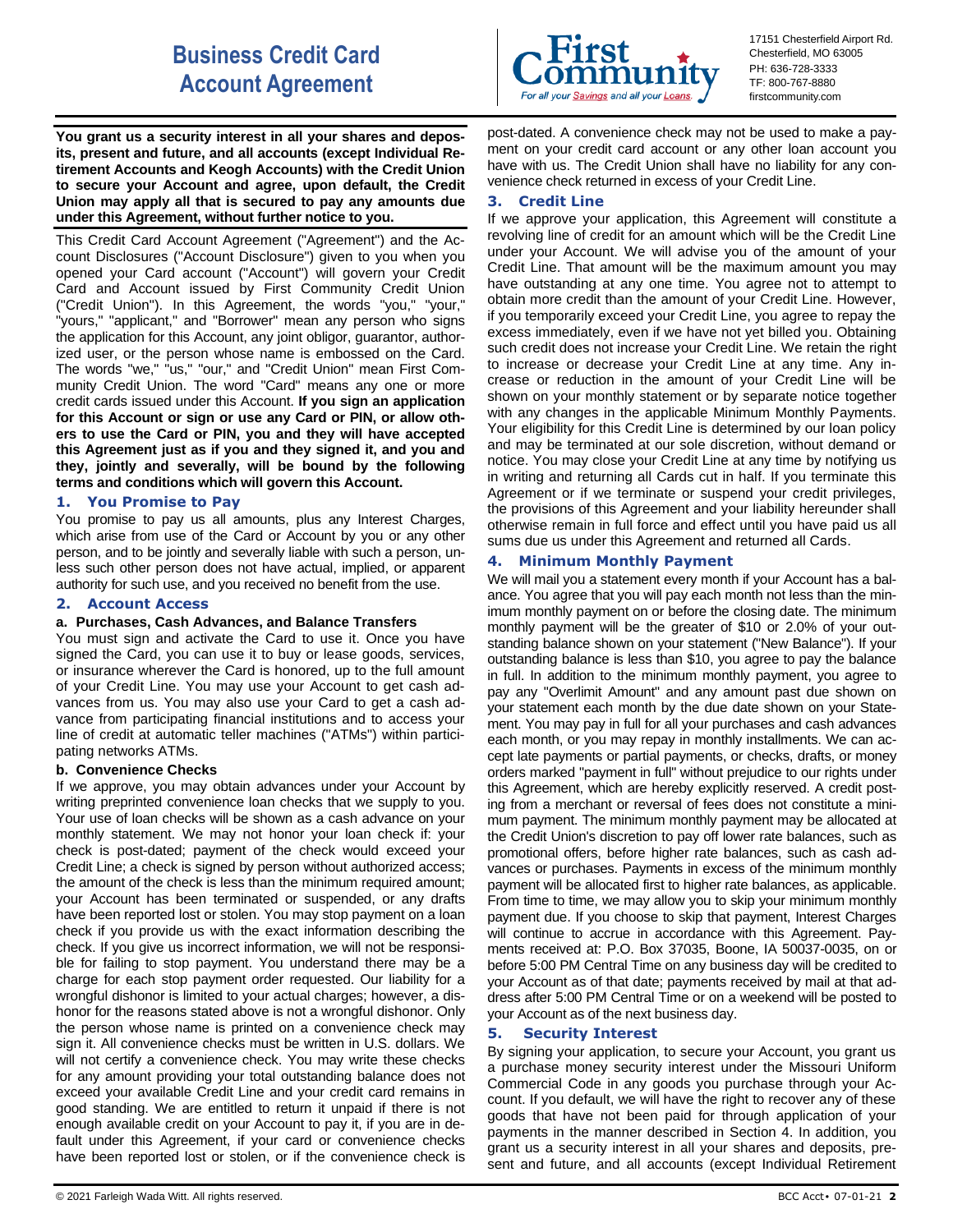Accounts and Keogh Accounts) with the Credit Union to secure your Account and agree, upon default, the Credit Union may apply all that is secured to pay any amounts due under this Agreement, without further notice to you. **You further agree that collateral securing other loans with the Credit Union (except loans secured by real property) also secures this Account.**

## **6. Periodic Statements**

Each month, if your outstanding balance exceeds \$1, we will send you a statement showing new purchases, cash advances, payments, and credits made to your Account during the billing period, your Previous Balance, your "Total New Balance," any Interest Charge, and any other charges. Your statement also will identify the remaining Credit Line available and the Minimum Monthly Payment you must make for that billing period and the date it is due. For statement verification purposes, you agree to retain copies of transaction slips resulting from each purchase, each advance, and other transaction on your Account. Unless you notify us of a billing error as described below, you accept your monthly statement as an accurate statement of your Account with us.

## **7. Circumstances Under Which an Interest Charge Will Be Imposed**

The total outstanding balance of purchases, balance transfers, and cash advances in the Account on the closing date of a billing period, including any Interest Charge, will be shown on the Periodic Statement for that billing period as the "New Balance."

# **a. Cash Advances and Balance Transfers**

We begin charging an Interest Charge on cash advances and balance transfers from the date of each transaction. There is no time period within which to pay to avoid a periodic Interest Charge on cash advances or balance transfers.

## **b. Purchases**

Your due date is at least 25 days after the close of each billing period. An Interest Charge will be imposed on the portion of purchases included in the New Balance that is not paid by the due date. Interest Charges will not be imposed on purchases posted during a billing cycle if your balance was zero (or a credit balance) at the end of the previous billing cycle, or if you paid the entire "New Balance" shown on your last periodic statement by its due date. This "grace period" allows you to avoid an Interest Charge on purchases for a billing period. However, if you do not pay the New Balance for purchases within the grace period, your Interest Charge will accrue on any unpaid purchase transactions from the first day of the billing period in which the payment is due and on new purchase transactions from the date of the transaction.

# **8. Method Used to Determine the Balance on Which the Interest Charge May Be Computed and Amount of Interest Charge**

The Credit Union figures the Interest Charge on your Account by multiplying the "Average Daily Balance" of purchases, balance transfers, and cash advances for your Account (including current transactions) by the Daily Periodic Rate and multiplying that amount by the number of days in the billing cycle. To get the "Average Daily Balance" we take the beginning balance of your Account each day, add any new purchases or cash advances, and subtract any payments or credits, unpaid Interest Charge and unpaid late charges. This gives us the daily balance. Then, we add up all the daily balances for the billing period and divide the total by the number of days in the billing period. This gives us the "Average Daily Balance." To get the "Daily Periodic Rate," we divide the Annual Percentage Rate in effect for the billing period by 365.

# **9. Periodic Rate and Corresponding Annual Percentage Rate**

## **a. Standard Rates**

The Periodic Rate and corresponding Annual Percentage Rate(s) used to compute the Interest Charge will vary from time to time according to the terms set forth below. The initial Annual Percentage Rate and the margin used to determine subsequent Annual Percentage Rates are set forth in the Account Disclosure that accompanies, and is a part of, this Agreement. The Annual Percentage Rate is divided by 365 to obtain the Daily Periodic Rate.

# **b. Introductory or Promotional Rates**

At our discretion, we may offer you an introductory or promotional Annual Percentage Rate for your Account. Any introductory or promotional Annual Percentage Rate will be subject to the terms of the offer and this Agreement. We will provide you with information on the offer, including the time period the introductory or promotional Annual Percentage Rate is in effect in the Account Disclosure or in other materials that we send to you about the offer after you receive your Credit Card.

## **c. Variable Rate Terms.**

The Annual Percentage Rate will vary based on an index which is the Prime Rate as published in *The Wall Street Journal*. To determine the Annual Percentage Rate, we add a margin to the index. The margin for your Account is shown in the Account Disclosure that accompanies, and is a part of, this Agreement. The Annual Percentage Rate may change on the first day of the first billing cycle that begins in each calendar quarter (January, April, July, and October), based on the most recent index value as of the tenth day of the previous month.

## **10. Conditions under Which Other Charges May Be Imposed**

You agree to pay the following fees and charges on your Account. All fees and charges will be added to your purchase balance and will accrue interest charges at the same rate that applies to your purchase balance.

## **a. Balance Transfer Fee**

We do not charge a fee for a balance transfer.

## **b. Late Fee**

If any payment is not made on or before 14 days after its due date, you will pay a late fee equal to 5.0% of the payment amount, with a minimum of \$1.00 and a maximum of \$10.

## **c. Returned Item Fee**

If any check, draft, or electronic payment we receive from you as payment for any amount you owe to us is returned to us unpaid, you agree to pay a returned item fee of \$10 (or the amount of the payment, whichever is less).

## **d. Rush Fee**

If you ask and we agree to deliver your card by an expedited method, you will pay a fee of \$20.

## **e. International/Foreign Transaction Fee**

You will be charged a Foreign Transaction Fee (FINANCE CHARGE) of up to 1% of the transaction amount (in U.S. dollars) for all foreign transactions, including purchases, cash advances and credits to your account. A foreign transaction includes any transaction where the merchant country is different from the country of the card issuer, regardless of whether a currency conversion is performed. This includes any transaction made in a foreign currency or made in U.S. dollars if the transaction is made or processed outside of the U.S. For example, if you make an online transaction in the U.S. with a merchant who processes the transaction in a foreign country, you will be assessed a Foreign Transaction Fee. All fees are calculated based on the transaction amount after it is converted to U.S. dollars.

## **f. Copy Fee**

You will pay \$2.50 for each copy of a statement or other document.

## **g. Attorney's Fees and Costs**

If you default on any part of this Agreement, you agree to pay us all costs to collect your Account, including court costs and reasonable attorney fees whether or not there is a lawsuit, and fees on any appeal and fees for bankruptcy proceedings, appeals, and any post-judgment collection services, if applicable. These fees and costs may be added to your Account balance and will bear interest at the Annual Percentage Rate in effect at that time.